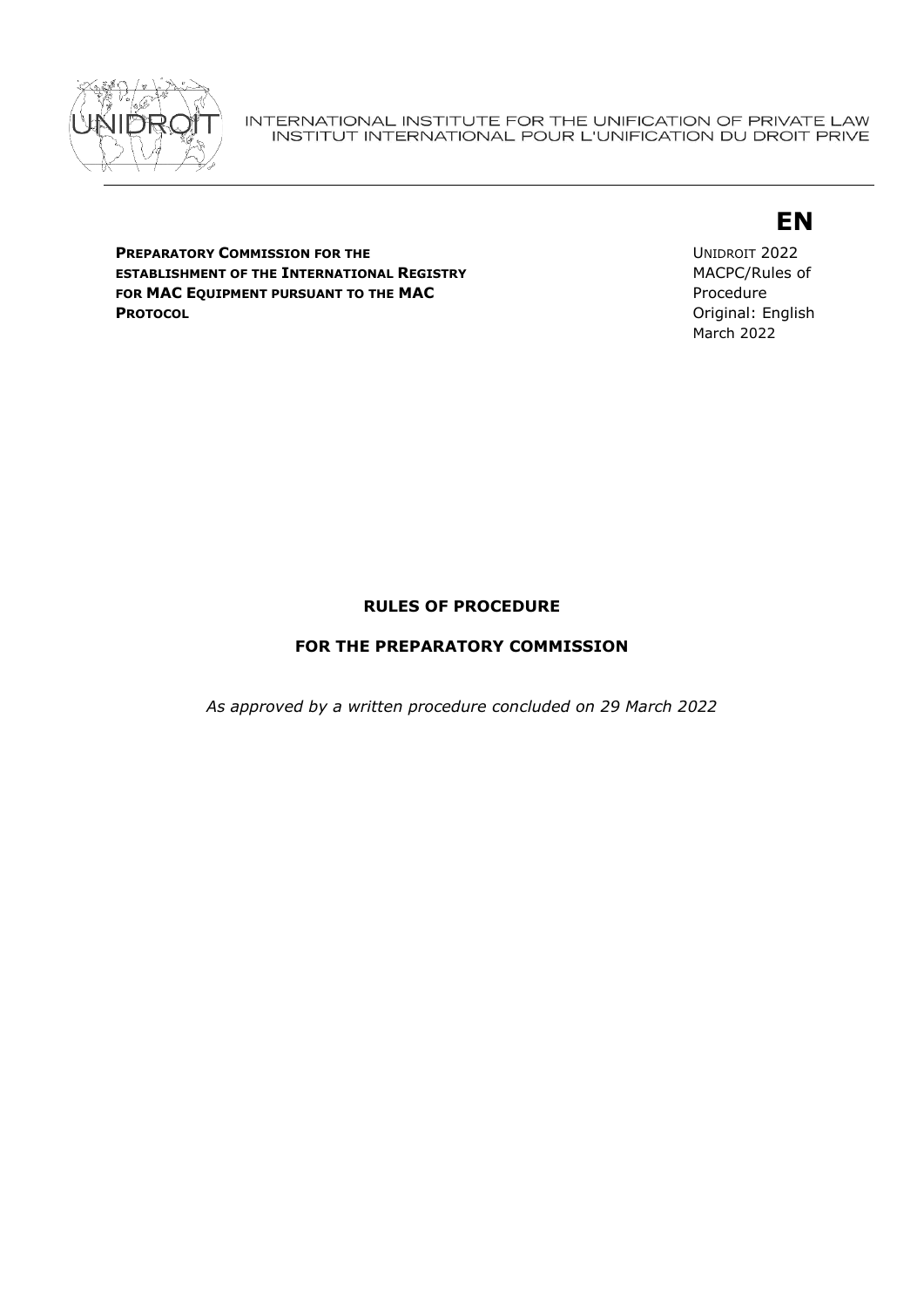# <span id="page-1-0"></span>**TABLE OF CONTENTS**

| PRELIMINARY SECTION DEFINITIONS |                                                                 | 3              |
|---------------------------------|-----------------------------------------------------------------|----------------|
| <b>SECTION I</b>                | AUTHORITY OF THE COMMISSION                                     | $\overline{4}$ |
| <b>SECTION II</b>               | <b>OFFICERS</b>                                                 | $\overline{4}$ |
| <b>SECTION III</b>              | WORKING GROUPS OF THE COMMISSION                                | $\overline{4}$ |
| <b>SECTION IV</b>               | <b>COMMISSION SESSIONS</b>                                      | $\overline{4}$ |
| <b>SECTION V</b>                | WORK PROGRAMME AND ORDER OF BUSINESS                            | 5              |
| <b>SECTION VI</b>               | ATTENDANCE AT SESSIONS                                          | 6              |
| <b>SECTION VII</b>              | <b>CONDUCT OF BUSINESS</b>                                      | $\overline{7}$ |
| <b>SECTION VIII</b>             | <b>TAKING OF DECISIONS</b>                                      | 8              |
| <b>SECTION IX</b>               | LANGUAGE                                                        | 9              |
| <b>SECTION X</b>                | RECORDS OF PROCEEDINGS                                          | 9              |
| <b>SECTION XI</b>               | SUSPENSION OF AND AMENDMENT TO THE<br><b>RULES OF PROCEDURE</b> | 9              |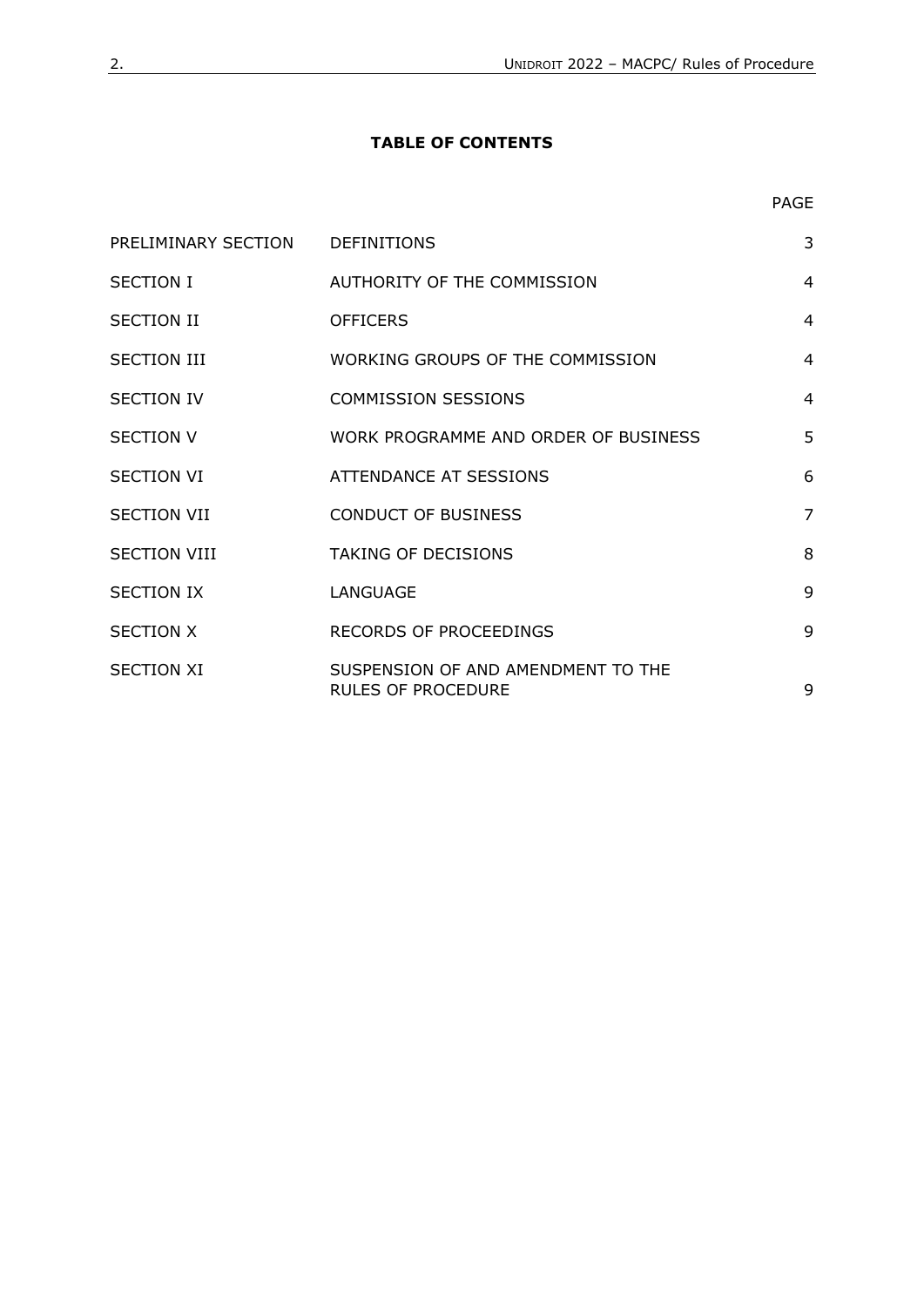### **PRELIMINARY SECTION DEFINITIONS**

<span id="page-2-0"></span>For the purposes of these Rules of Procedure, the following terms shall be considered to have the meanings indicated:

Assisting Organisations: the International Institute for the Unification of Private Law (UNIDROIT) and the international Organisation or entity appointed as Supervisory Authority of the International Registry Commission: the Preparatory Commission for the establishment of the International Registry for MAC equipment Commission Member: a representative of a State or Regional Economic Integration Organisation that has not declined the invitation to be appointed as a Commission Member pursuant to Resolution 1 adopted by the Diplomatic Conference for the adoption of the MAC Protocol International Registry: the Registry contemplated in the MAC Protocol Observer: a State, Regional Economic Integration Organisation, or person, legal or natural, invited to participate in one or more sessions of the Commission in that capacity Registrar: the entity appointed to operate the International Registry MAC Protocol: the Protocol to the Convention on International Interests in Mobile Equipment on Matters specific to Mining, Agricultural and Construction Equipment adopted at the Diplomatic Conference held, at the invitation of the Government of the Republic of South Africa and under the auspices of UNIDROIT, in Pretoria from 11 – 22 November 2019, also known as "the Pretoria Protocol" Session: a meeting of the Commission from the time it comes to order until it adjourns or is closed Work programme: the items to be considered by the Commission, during one or more of its sessions and until its mandate has been completed, pursuant to Resolution 1 of the Diplomatic Conference for the adoption of the MAC Protocol Order of business: the work programme items listed for consideration at individual sessions.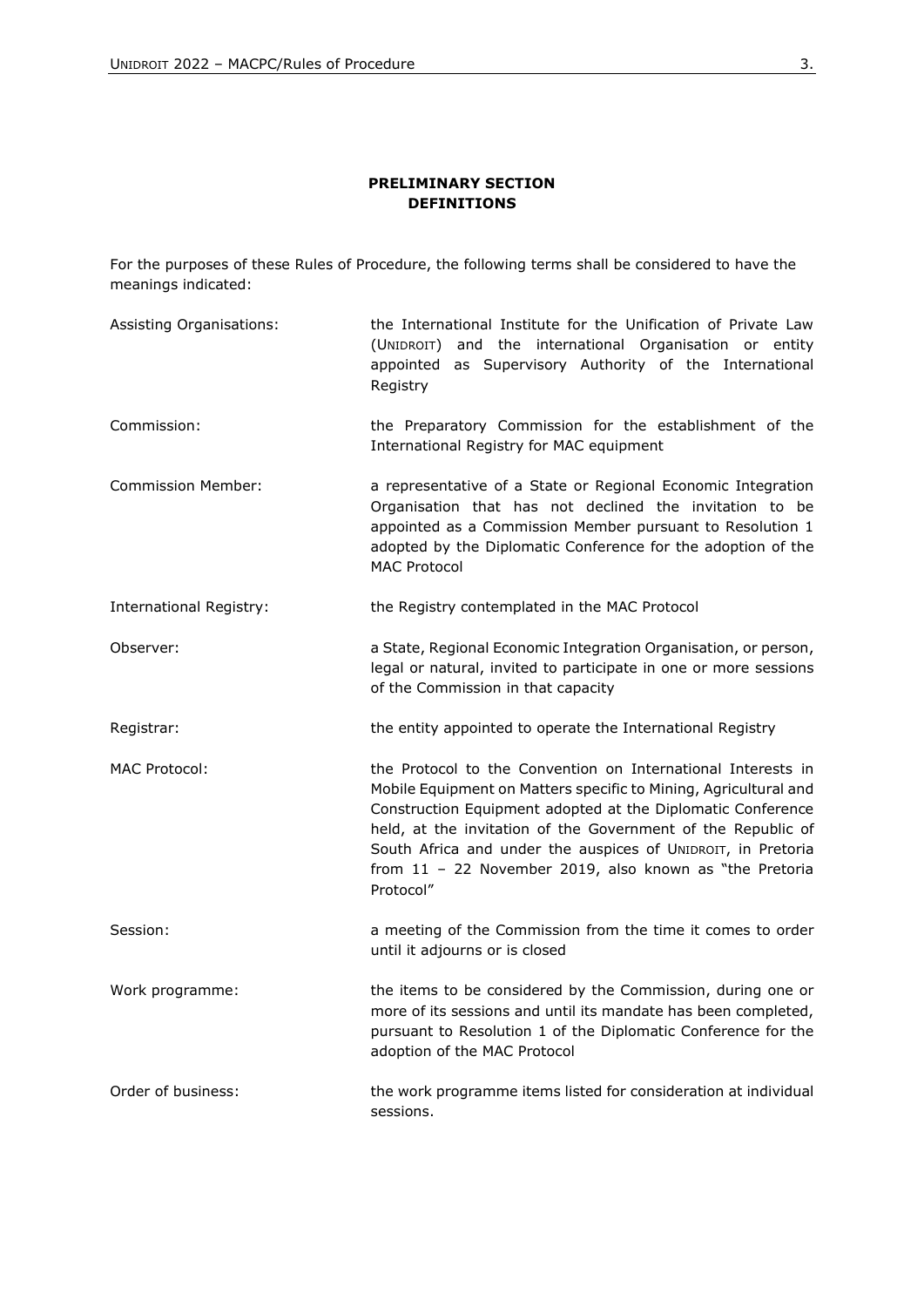### **SECTION I AUTHORITY OF THE COMMISSION**

### <span id="page-3-1"></span><span id="page-3-0"></span>**Rule 1**

<span id="page-3-2"></span>The Commission shall act as Provisional Authority for the establishment of both the International Registry for MAC equipment and the Supervisory Authority under the MAC Protocol.

### **SECTION II OFFICERS**

### <span id="page-3-3"></span>**Rule 2**

The Commission shall elect its Chair from amongst its Members.

### **Rule 3**

The Commission shall elect from among its Members a first and second Vice-Chair. In the absence of the Chair, the first Vice-Chair, and in their absence, the second Vice-Chair, shall preside at sessions.

### **Rule 4**

The UNIDROIT Secretary-General shall act as provisional Chair of the Commission until the Chair and Vice-Chairs are elected.

### **Rule 5**

<span id="page-3-4"></span>The UNIDROIT Secretariat is the Secretariat of the Preparatory Commission.

### **SECTION III WORKING GROUPS OF THE COMMISSION**

#### <span id="page-3-5"></span>**Rule 6**

<span id="page-3-6"></span>The Commission may establish such working groups from amongst its Members as it may deem appropriate.

### **SECTION IV COMMISSION SESSIONS**

#### <span id="page-3-7"></span>**Rule 7**

The Chair shall establish the dates for the sessions, after due consultations and in accord with the Secretariat.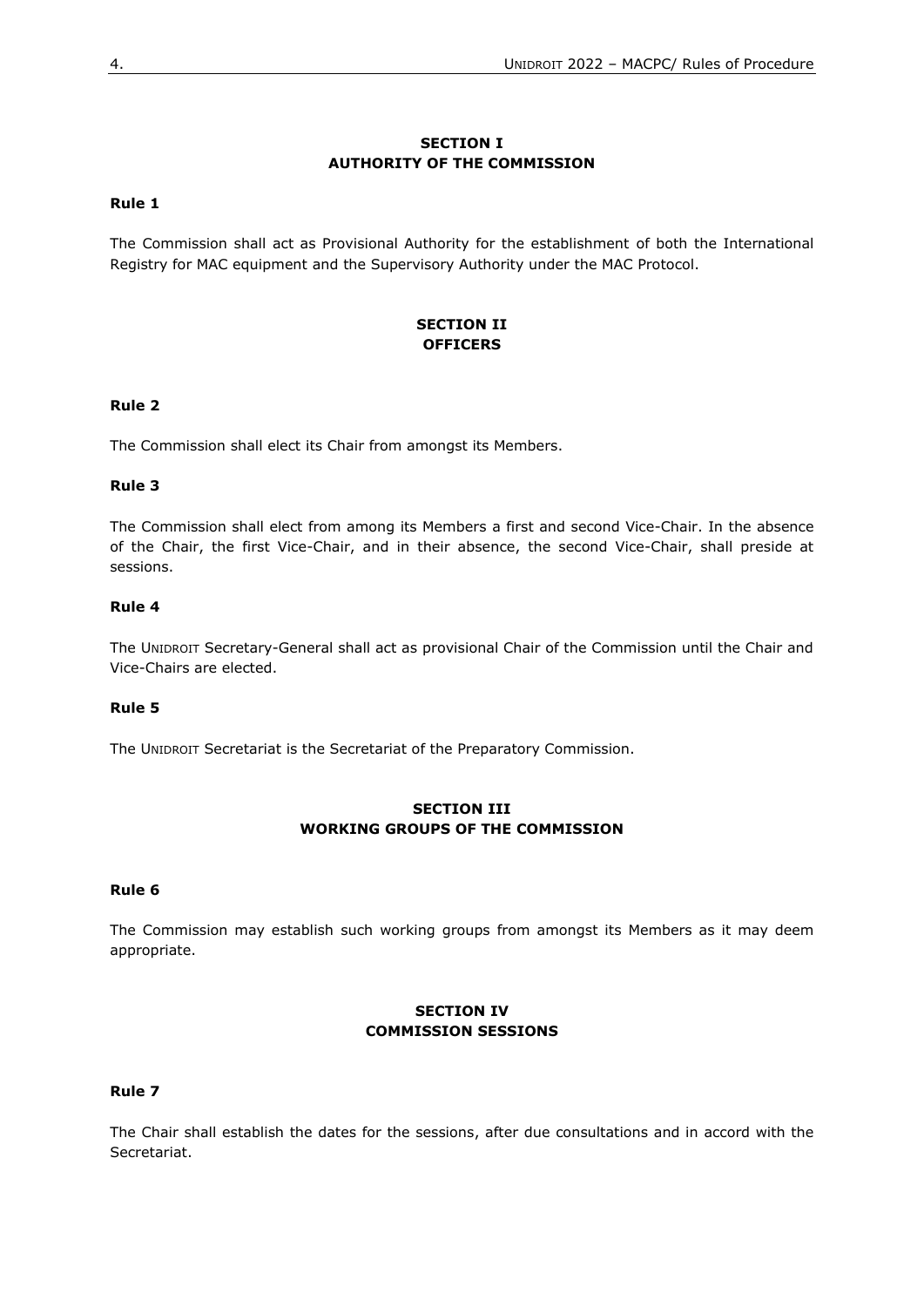#### **Rule 8**

Sessions shall be convened by the Chair of the Commission or, in the absence of the Chair, by the first Vice-Chair and, in their absence, by the second Vice-Chair.

### **Rule 9**

Sessions shall be held at the seat of UNIDROIT in Rome unless the Commission decides otherwise.

#### **Rule 10**

Under exceptional circumstances, the Chair may, after due consultation and in accord with the Secretariat, decide that a session will be held via teleconference or videoconference.

#### **Rule 10bis**

Whenever a decision must be adopted by the Preparatory Commission that should not be postponed until its next session but, due to it being minor, administrative or technical in nature, does not warrant the convening of an ordinary session of the Preparatory Commission, the Chair may initiate a written procedure by instructing the Secretariat to transmit to each Member, by electronic mail or equivalent means of notification, a motion embodying the proposed action with a request for each member to vote thereon. Together with the motion, the Secretariat will transmit an explanatory note.

Votes on the motion shall be cast within such reasonable period as the Chair shall prescribe, which cannot be less than 14 calendar days, at the expiration of which the Secretariat shall record the results and notify all Members.

Commission Members may object to the use of a written procedure and request that a motion be considered in an ordinary Preparatory Commission session. Members objecting to the use of a written procedure must notify the Secretariat by electronic mail within seven calendar days from the moment of the notification envisaged in the first paragraph of this rule. If two or more Members notify the Secretariat that they oppose the use of the written procedure, an ordinary session of the Preparatory Commission shall instead be convened to consider the motion.

The Secretariat shall collect electronic mail Delivery Receipts where the exact date and time of reception is established for each notification. The Secretariat shall also duly acknowledge each response received. The time periods listed within these Rules shall commence upon delivery of an electronic mail to a Member or to the Secretariat, and the relevant time for the calculation of the said time periods will be that of the recipient.

### **SECTION V WORK PROGRAMME AND ORDER OF BUSINESS**

### <span id="page-4-1"></span><span id="page-4-0"></span>**Rule 11**

The work programme of each session shall be adopted, and may subsequently be modified, by the Commission, within the limits set forth by Resolution 1 of the Diplomatic Conference for the adoption of the MAC Protocol.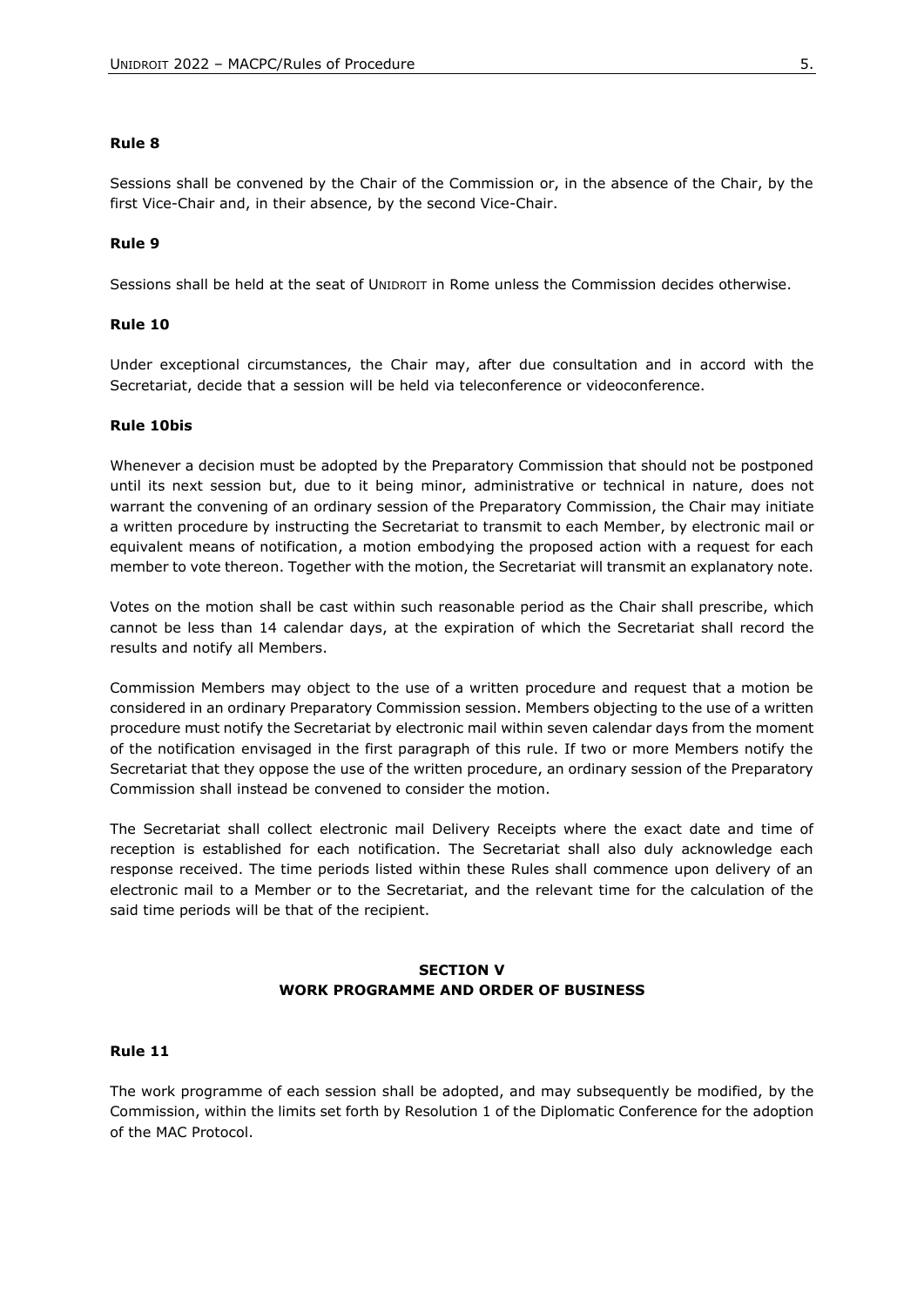### **Rule 12**

The order of business for each session of the Commission shall be prepared in advance by the Chair in consultation with the Assisting Organisations and shall be adopted by the Commission at the commencement of each session.

### **Rule 13**

Each Commission Member may propose the inclusion of an additional item in the order of business of the session up to five days before the date of the session.

<span id="page-5-0"></span>An additional item may be included in the order of business after the date mentioned in the previous paragraph if at least 2/3 of participating Commission Members agree at the session.

### **SECTION VI ATTENDANCE AT SESSIONS**

#### <span id="page-5-1"></span>**Rule 14**

Subject to any decision to the contrary by the Commission, sessions of the Commission shall be open to the public.

#### **Rule 15**

Sessions of the Commission shall be open to officers of the Assisting Organisations whose attendance is necessary for the conduct of the session, to Observers from Member States of the Assisting Organisations and to such other Observers as the Commission may decide.

#### **Rule 16**

Any Commission Member may arrange to be represented by another Commission Member; no Commission Member may however represent more than two other Commission Members. The Chair and Secretariat shall be informed in writing about any such arrangement.

Unless otherwise stated in the representation arrangement, the representation will be deemed to include the right to vote on behalf of the represented Commission Member.

### **Rule 17**

<span id="page-5-2"></span>Under exceptional circumstances, the Chair, in consultation with the Secretariat, may allow remote participation of Members and Observers in in-person meetings of the Preparatory Commission. Members and Observers shall notify the Chair and Secretariat of such circumstances.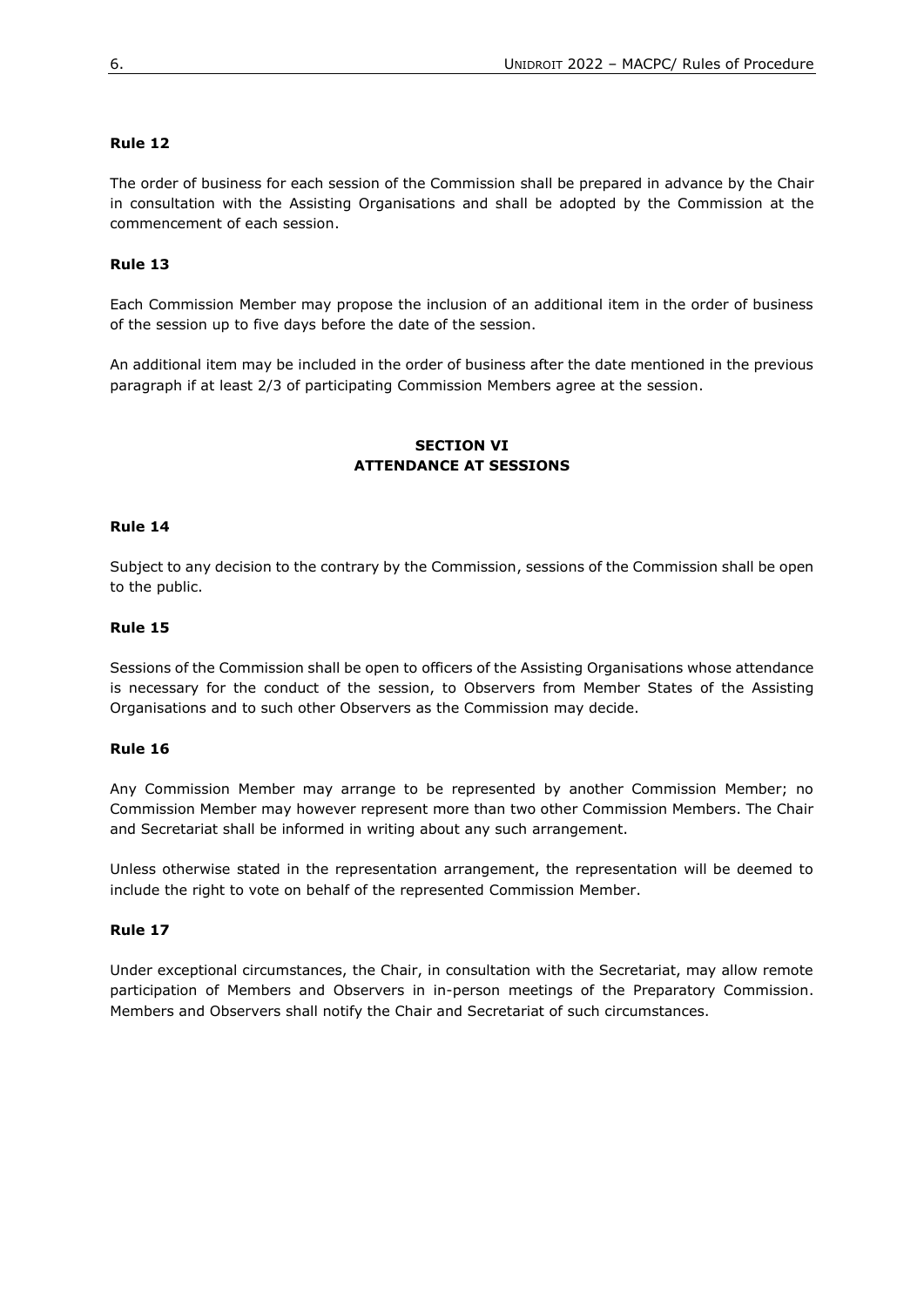# **SECTION VII CONDUCT OF BUSINESS**

### <span id="page-6-0"></span>**Rule 18**

Any Commission Member may introduce a motion or amendments thereto subject to the following rules:

(1) If a motion has been introduced, no other motion than one for an amendment to the original motion shall be considered until the original motion has been disposed of. The Chair shall determine whether such additional motion is so related to the motion already before the Commission as to constitute an amendment thereto, or whether it is to be regarded as an alternative motion, consideration of which shall be postponed as stipulated above. Such ruling of the Chair may be reversed by a decision taken in accordance with Rule 21.

(2) If an amendment to a motion has been introduced, no other amendment than an amendment to the original one shall be moved until the original amendment has been disposed of. The Chair shall determine whether such additional amendment is so related to the original one as to constitute an amendment thereto, or whether it is to be regarded as an alternative amendment, consideration of which shall be postponed as stipulated above. Such ruling of the Chair may be reversed by a decision taken in accordance with Rule 21.

(3) An amendment to an amendment shall be voted on before the amendment to which it refers, and the latter before the motion to which it refers.

(4) No motion or amendment may be withdrawn by its author if an amendment to it is under discussion or has been adopted.

(5) The following privileged motions shall be disposed of with preference over all other motions and in the order of preference indicated below:

- (a) a motion to reverse any ruling by the Chair;
- (b) a motion to adjourn the session;
- (c) a motion to fix the time to adjourn the session;
- (d) a motion to interrupt the session for a limited time;
- (e) a motion to adjourn a debate on a particular question.

### **Rule 19**

With the exception of motions and amendments relating to nominations, no motion or amendment shall be discussed unless and until it has been seconded by a Commission Member.

### **Rule 20**

Observers, in accordance with Rule 15, shall have the right to participate in the discussions of the Commission and to introduce motions or amendments. They shall have no right to vote or to second motions. They may, on invitation, participate in the discussions of working groups of the Commission.

Given the minor, administrative or technical and urgent nature of the decisions concerned therewith, Observers shall not be invited to discuss, vote or otherwise participate in motions proposed by written procedure.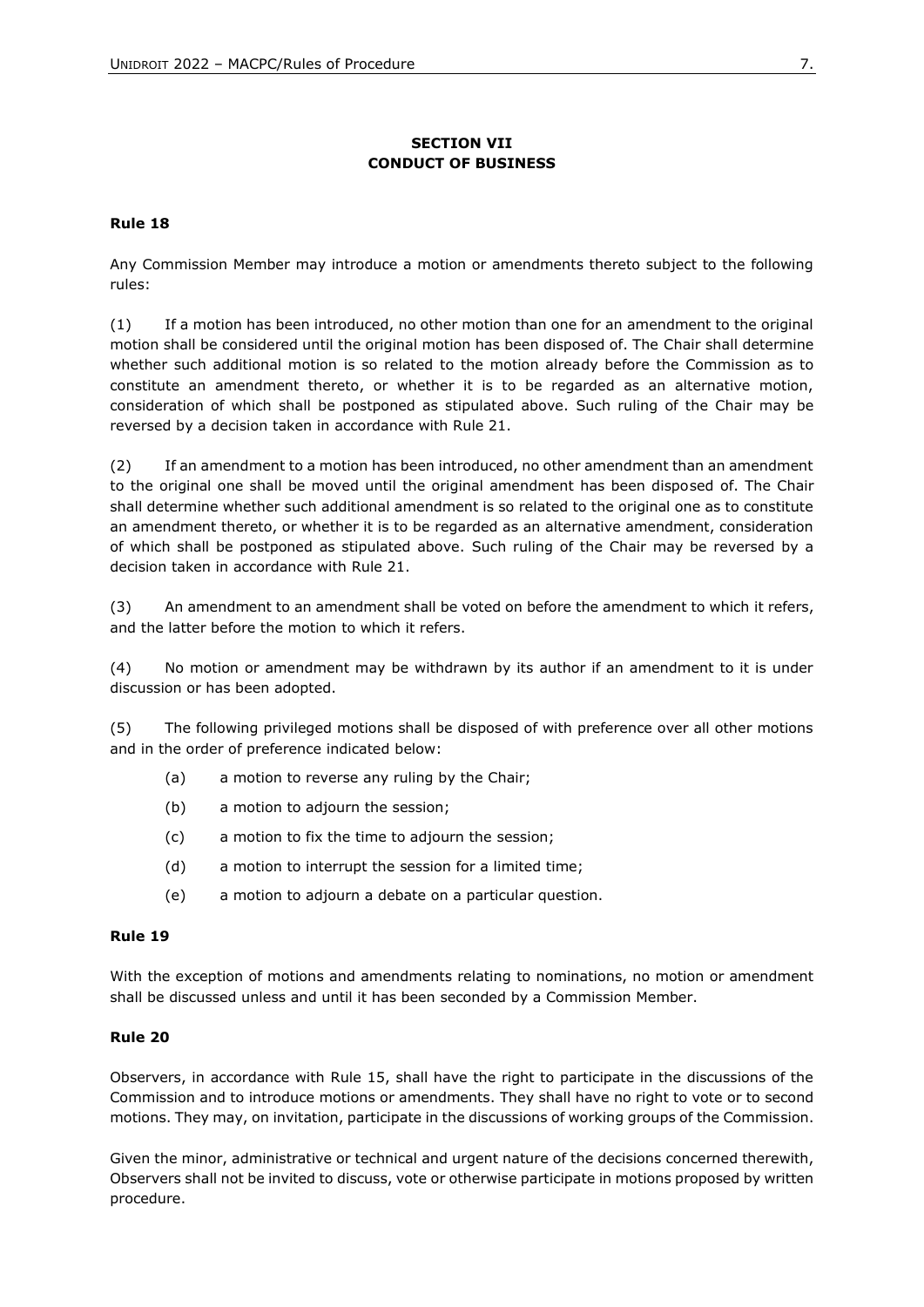## **SECTION VIII TAKING OF DECISIONS**

### <span id="page-7-1"></span><span id="page-7-0"></span>**Rule 21**

For the purposes of determining the existence of a quorum and an absolute majority vote on any decision, only one representative of each participating State or Regional Economic Integration Organisation shall be counted and may vote.

An absolute majority of Commission Members shall constitute a quorum for the valid formation of the Commission.

If taken by vote at a session of the Commission, decisions shall be adopted by an absolute majority vote of the Commission Members participating at the session, in person or remotely, at which the vote is taken.

If no absolute majority is reached in a vote between two options, a second vote will take place not earlier than one hour after the first vote. In the second vote, the decision shall be adopted in favour of the one of the two options which receives the higher number of votes.

If no absolute majority is reached in a vote between more than two options, a second vote will take place, not earlier than one hour after the first vote, between only the two options that received the highest number of votes. In this second vote, the decision shall be adopted in favour of the one of the two options which receives the higher number of votes.

### **Rule 21 bis**

In case of written procedure, Members may cast a "yes", "no" or "abstain" vote by submitting a reply by e-mail addressed to the Secretariat.

The absence of a reply by the deadline prescribed by the Chair shall not indicate an abstention but rather the absence of the Member from the voting procedure.

The motion shall be deemed approved if an absolute majority of Members voting in the written procedure vote "yes".

### **Rule 21 ter**

When an absolute majority of votes cast has been reached, but the quorum of Members has not been met, the Chair of the Preparatory Commission, in consultation with the Secretariat, may present the same motion again for a second round of votes. Members will be given five calendar days to vote. Members that had already voted will be deemed as having cast the same vote, unless they decide to change it during the period provided to all Members for the second round of votes. In this second round, the decision shall be deemed adopted if at least two third of the votes cast are positive and there are six or more voting Members.

### **Rule 22**

In the case of a division, the vote, or the abstention from voting, of any Commission Member shall be recorded upon its request. Upon the request of any Commission Member, or pursuant to a ruling by the Chair, the individual votes of all Commission Members shall be determined and recorded.